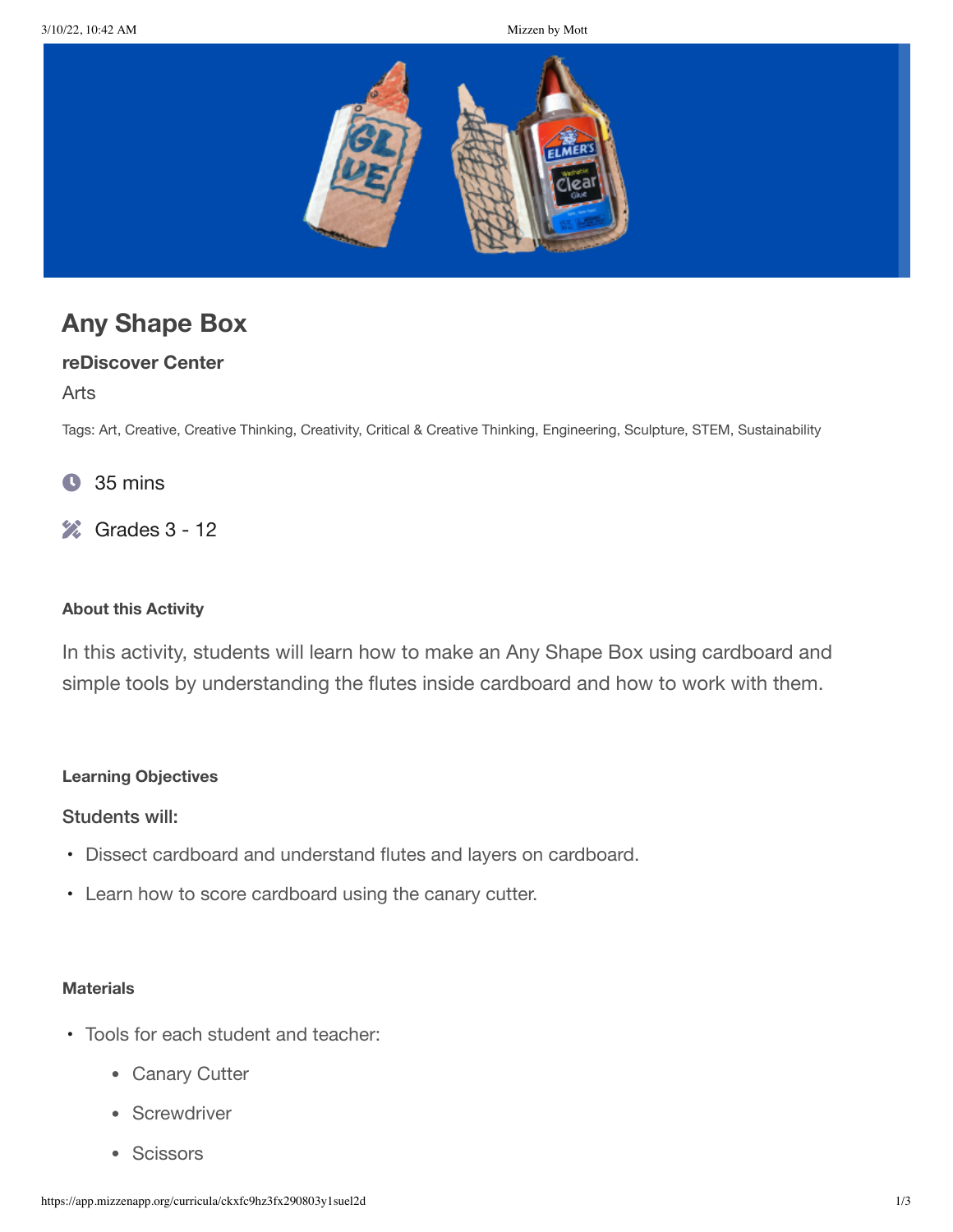- Safety Gloves
- Liquid glue and tape OR Hot Glue Gun
- Materials for each student and teacher:
	- Cardboard
	- One (1) random item they own that they can make an "any shape box" for. (no more than 6 x 6 x 3 in. in dimension. It shouldn't be much bigger or smaller than your outstretched hand.)

# **Worksheets and Files**

• PDF Presentation: Any Shape Box

**Links:**

 $\mathcal{O}$  Download the "Any Shape Box" PDF

# **Preparation**

- Read and familiarize yourself with the activity.
	- Instructors should practice making the Any Shape Box by making 1-2 examples prior to the class. This will allow students to have samples to refer to while they are making their own and for instructors to better understand the activity and techniques they are teaching.

Gather Materials for this project

Collect and prepare materials a few days before working on this activity: Cardboard Boxes

Go through Tool Training for the Canary Cutter and Hot Glue with all students if using the tool. Scroll down for related Pro-Tips to train students with the required tools

# **Activity Steps**

1. Introduce to your students that in this activity, they are creating an Any Shape Box to hold irregularly shaped items. These boxes will have flat tops and bottoms and irregular sides shaped to match the item.

Tip: Show students an example and allow them to examine what makes an any shape box.